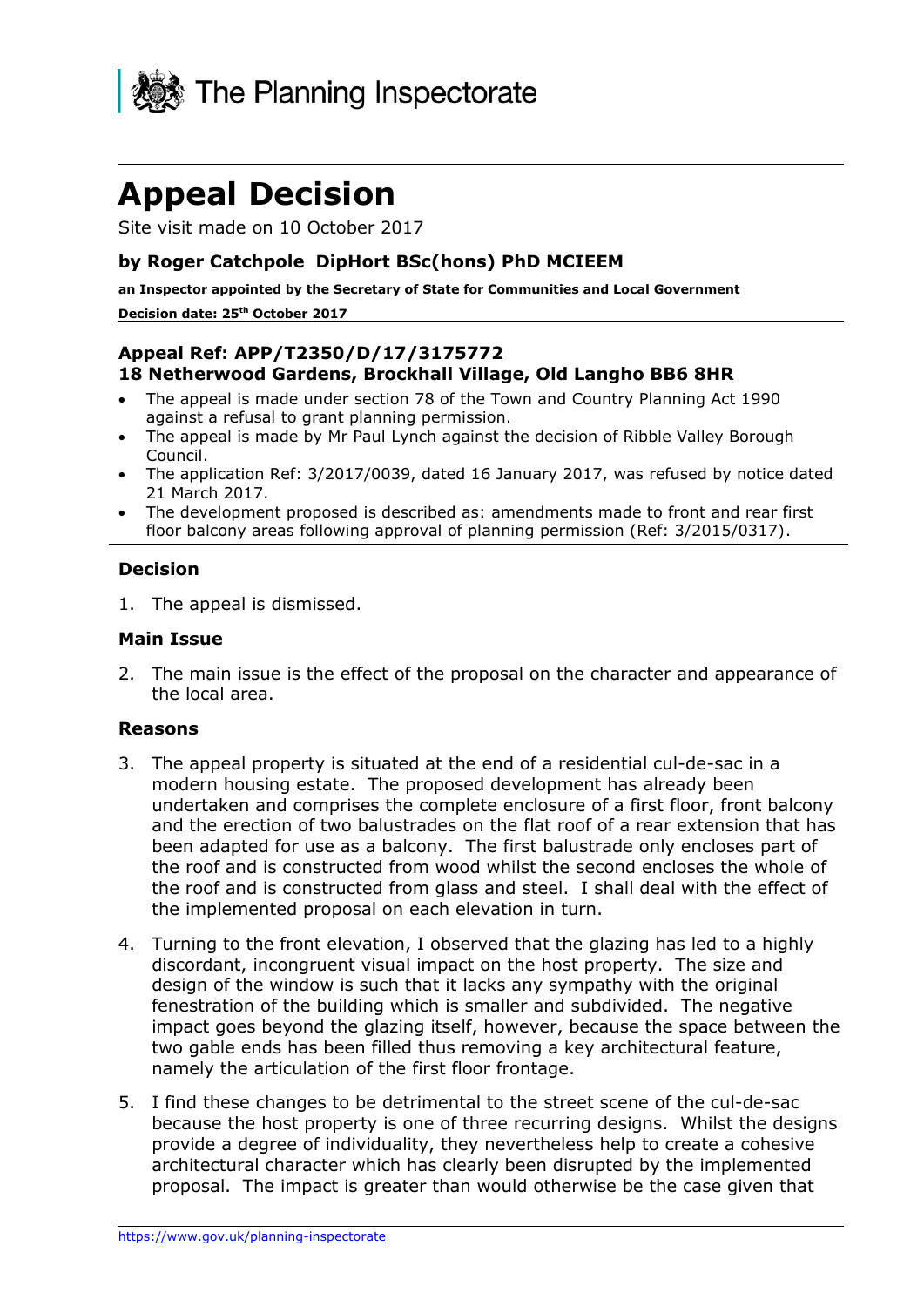the host property is one of the most frequently occurring designs. Furthmore, its prominent position at the end of the cul-de-sac gives rise to extended views of this highly reflective, alien feature. The impact would also be present during the hours of darkness when the landing area is illuminated.

- 6. The appellant is of the opinion that the implemented proposal does not meet the statutory definition of development, was necessary to ensure child safety and that it was less harmful than the Council's suggestion.
- 7. Turning to the first matter, section 55(1) of the Town and Country Planning Act 1990 (as amended) states that: ' "development," means the carrying out of building, engineering, mining or other operations in, on, over or under land, or the making of any material change in the use of any buildings or other land'. As the enclosure of the balcony was clearly a building operation, I give this assertion negligible weight.
- 8. Turning to the second matter, I observed from other properties in the cul-de-sac that the original design comprised French doors. Given this fact, I have no evidence before me to justify why a child-proof, locked door was ineffectual nor why any alternative measures were unsuitable. Consequently, I give this matter little weight.
- 9. Turning to the third matter, I agree that the use of an isolated element from another design would not have been appropriate and would have led to a negative impact. However, this does not make the approach that was taken any more acceptable as the appellant could have chosen not to make the modification and leave the front elevation intact. Consequently, I give this matter little weight as well.
- 10. Turning to the rear elevation, I observed that the external balcony is a lightweight structure that enables largely, un-impeded views of the host property. The Council have acknowledged that the visual impact of these structures is limited because they do not add to the bulk of the dwelling and I agree. Whilst the materials do not match, this could be controlled by the use of a suitable condition.
- 11. The Council has expressed concern that the retention of the two structures would compromise its ability to take enforcement action in the event that the whole of the flat roof is brought into use. However, I note that the relevant condition states that its use is restricted to an area that is shown on the relevant plans and, by the Council's own admission, demarcated by the wooden balustrade.
- 12. Bearing in mind that the area of permitted use can be clearly viewed through the outer balustrade, I am not satisfied that its presence would compromise the ability of the Council to take enforcement action on the basis of the reasoning that is before me. I also note that the Council is satisfied that the current arrangement would not have a negative impact on the occupants of neighbouring properties.
- 13. Notwithstanding the acceptability of the alterations that have been made to the rear elevation, I conclude that the implemented proposal has, on balance, caused significant harm to the character and appearance of the local area contrary to policies DMG1 and DMH5 of the Ribble Valley Borough Council Core Strategy 2008-2028 (2014). These policies seek, among other things to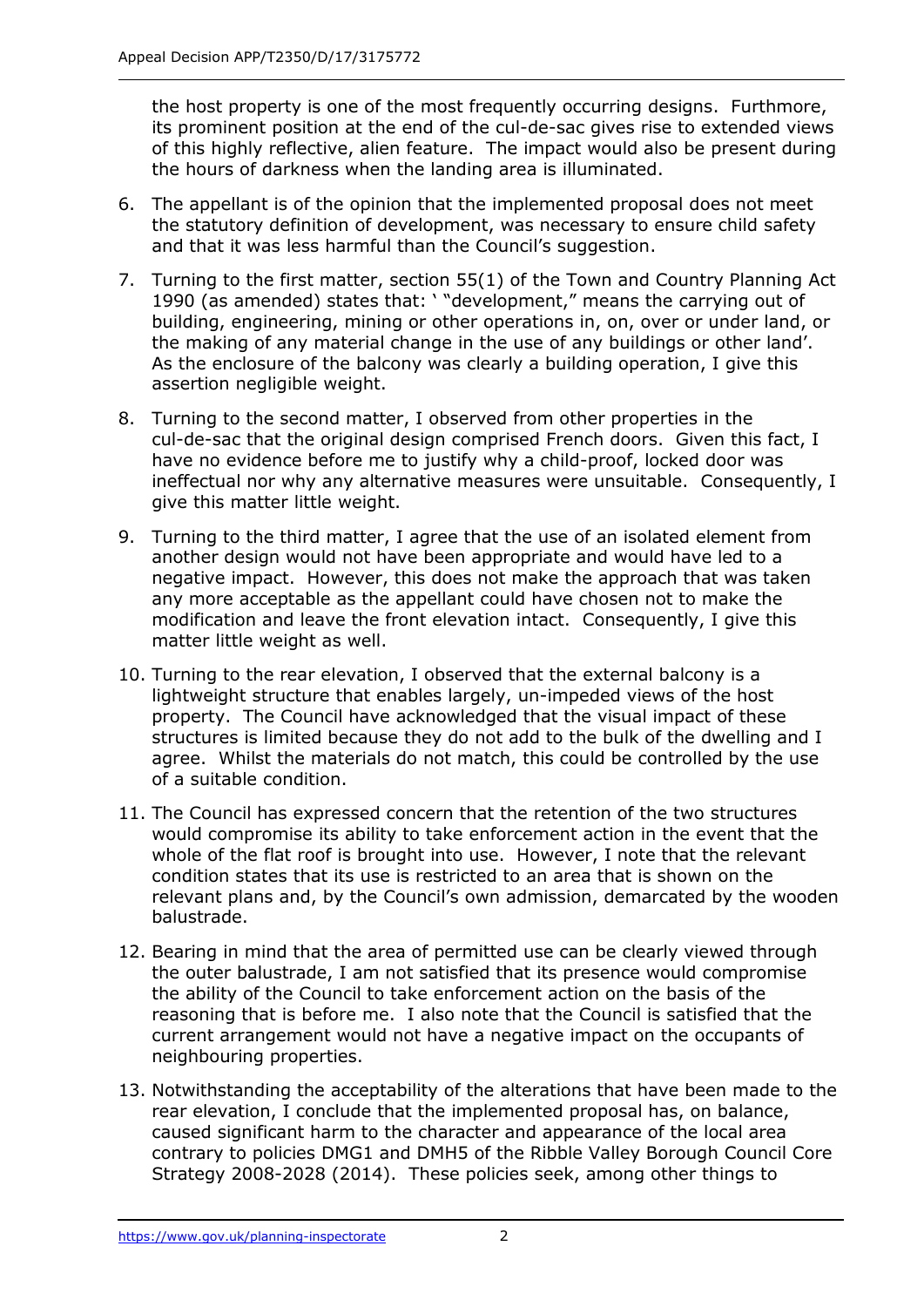ensure that all development achieves a high standard of building design and that any alteration to an existing building conforms to this standard. As such, the proposal would not be in accordance with the development plan.

### **Other Matter**

14. The appellant has questioned the professional judgement of the case officer and pointed out that no specialist design advice was sought. The competency of Council officers and the provision of specialist advice are internal matters that do not fall to be considered in the appeal process which should be based on matters directly related to the individual planning merits of each case.

# **Conclusion**

15. For the above reasons and having regard to all other matters raised I conclude that, on balance, the appeal should be dismissed.

*Roger Catchpole*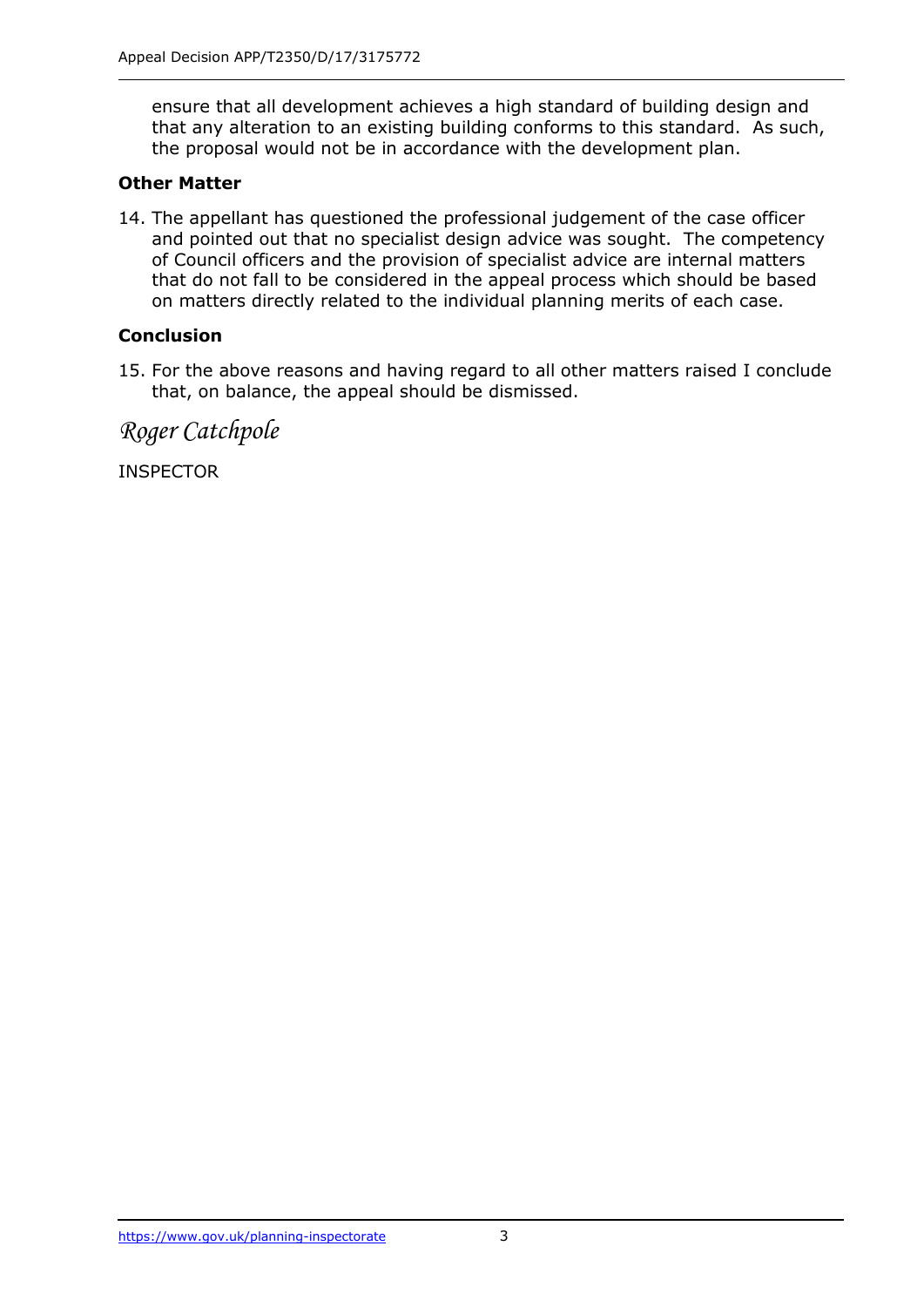

Site visit made on 10 October 2017

### **by Roger Catchpole DipHort BSc(hons) PhD MCIEEM**

**an Inspector appointed by the Secretary of State for Communities and Local Government Decision date: 25th October 2017**

### **Appeal Ref: APP/T2350/W/17/3174924 Lower Standen Hey Farm, Whalley Road, Clitheroe BB7 1EA**

- The appeal is made under section 78 of the Town and Country Planning Act 1990 against a refusal to grant planning permission.
- The appeal is made by Mr and Mrs Dummer against the decision of Ribble Valley Borough Council.
- The application Ref: 3/2016/1196, dated 20 December 2016, was refused by notice dated 28 February 2017.
- The development proposed is the erection of 5 no. dwellings and associated works.

# **Decision**

1. The appeal is dismissed.

### **Preliminary Matters**

- 2. As the proposal is near a listed building I have had special regard to section 66(1) of the Planning (Listed Buildings and Conservation Areas) Act 1990 (the Act).
- 3. The Council has an emerging plan that is yet to be adopted. Consequently, this appeal will be determined in accordance with the extant development plan having regard to the emerging policies, insofar as they may be relevant, and the National Planning Policy Framework 2012 (the Framework).
- 4. The appellants have drawn my attention to an appeal decision<sup>1</sup> relating to a nearby building to the west of the appeal site. Whilst I have paid careful attention to this decision, the circumstances are not similar in all respects because it is not within the setting of the listed building, has a significantly greater regard for its immediate landscape context, relies upon a more innovative design approach and predates the existing development plan. Consequently, this appeal has been determined on its individual merits and the evidence before me.

# **Main Issue**

5. The main issue is the effect of the proposal on the character and appearance of the local area, bearing in mind the special attention that should be paid to the setting of the nearby Grade II listed building, 'Lower Standen Farmhouse'.

#### **Reasons**

6. The appeal site is situated near the southernmost extent of the market town of

j <sup>1</sup> APP/T2350/A/12/2186164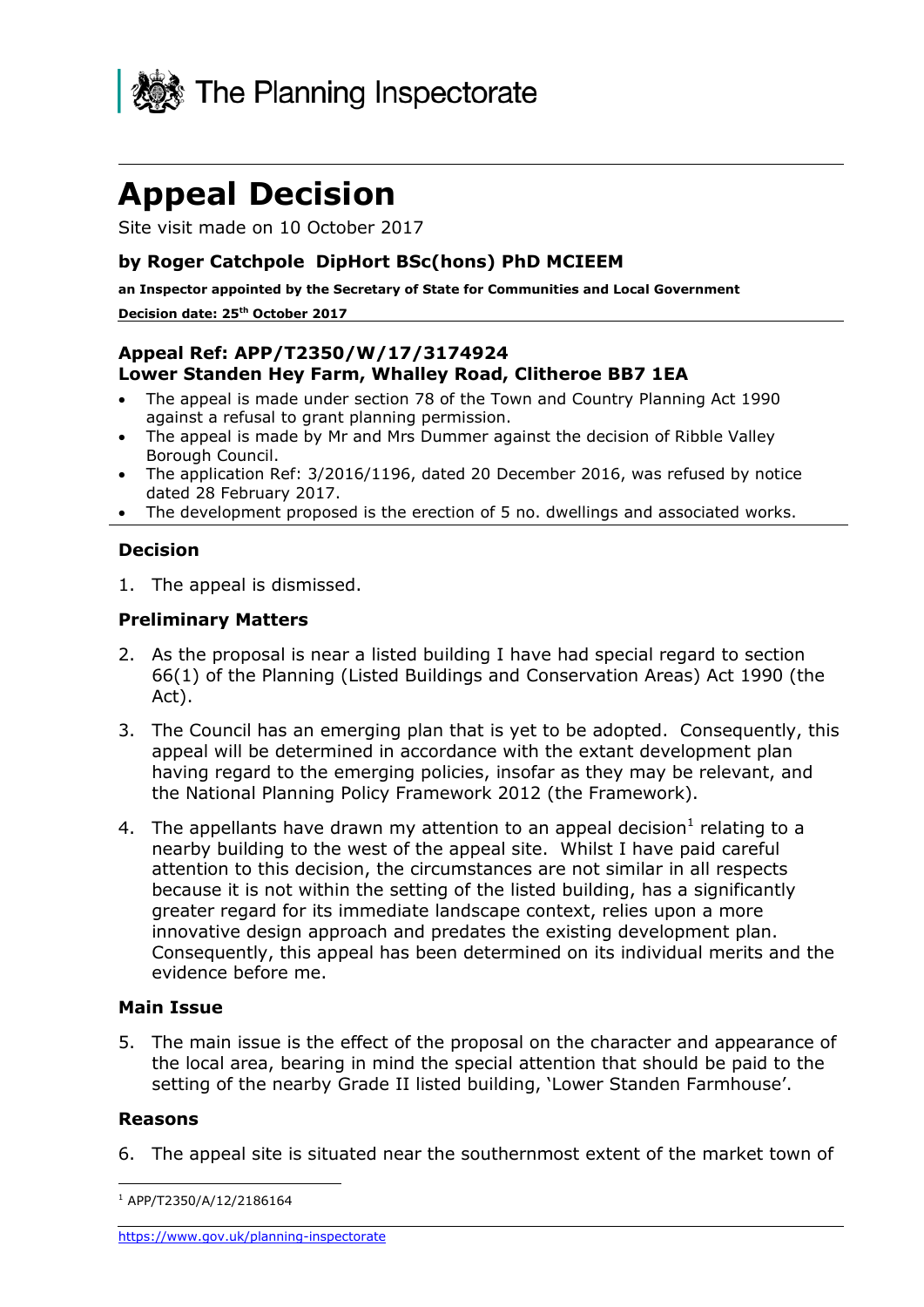Clitheroe. It comprises an extended curtilage of a listed farmhouse and an area of adjacent pasture that fronts onto the A671. The land generally rises from this road towards the farmhouse and is physically separated from the settlement by Pendleton Brook. The proposal comprises five detached dwellings arranged along an east-west axis. Access to the site would be via an existing driveway that links the A671 to a cluster of residential dwellings to the south west of the appeal site.

### *Character and appearance*

- 7. 'Lower Standen Farmhouse' (Ref: 1072091) dates from the early 19<sup>th</sup> century and has a number of curtilage structures to the rear that have been converted for residential use. The farmstead occupies an elevated position in the landscape to the west of the A671. Historic mapping confirms the presence of the farmstead and indicates that it was surrounded by agricultural land. The building comprises a single range with a subservient, later addition projecting from its northern gable end. It is constructed from coursed rubble which is covered in pebbledash render on its front elevation. This building has an unusual single storey and two storey bow window either side of its main entrance.
- 8. Whilst the setting of the building has been subject to domestication, with oversized barn conversions and the construction of a modern bungalow immediately to the south, it nevertheless retains an agricultural character. This is because the farmyard to the rear and pasture around the front still remain clearly legible. As these features are indicative of its former use they are of evidential value. Notwithstanding the nearby bungalow, the buildings occupy a visually distinct position in comparison to the main settlement and, in landscape terms, are consequently read as a farmstead rather than as a residential development. Given the above, I find that the setting of the listed building, insofar as it relates to this appeal, to be primarily associated with the extended curtilage and pasture to the northeast of this building.
- 9. I observe from the plans and my site visit that the proposal would lead to a significant reduction in the openness of the nearby pasture and that the listed building would no longer remain legible as a semi-isolated building associated with a former farmstead, despite the retention of a small area of pasture in the southern part of the appeal site. I accept that this would maintain a primary view of the main elevation with glimpses of the farmyard beyond. However, this ignores the views of the wider farmstead, as set out above, which also contribute to its setting and thus its evidential value.
- 10. Consequently, I find the assessment of heritage significance too narrowly defined and therefore somewhat contrived. Furthermore, the suggestion that the proposal would be less harmful than changes that have already occurred carries little weight as the existence of harm is not a justification for further harm. Bearing in mind the existing rural character and appearance of the site, when viewed from the A671, I also find that the proposal would have a highly incongruent, suburbanising effect on the immediate area. This would not only result from the staggered, linear layout of the buildings and their regimented roof form, but also the associated hard landscaping, plot subdivision and domestic paraphernalia of future occupants.
- 11. Whilst I accept that more distant, undefined, vantage points may give rise to an inter-visibility that might suggest that the proposal is an integrated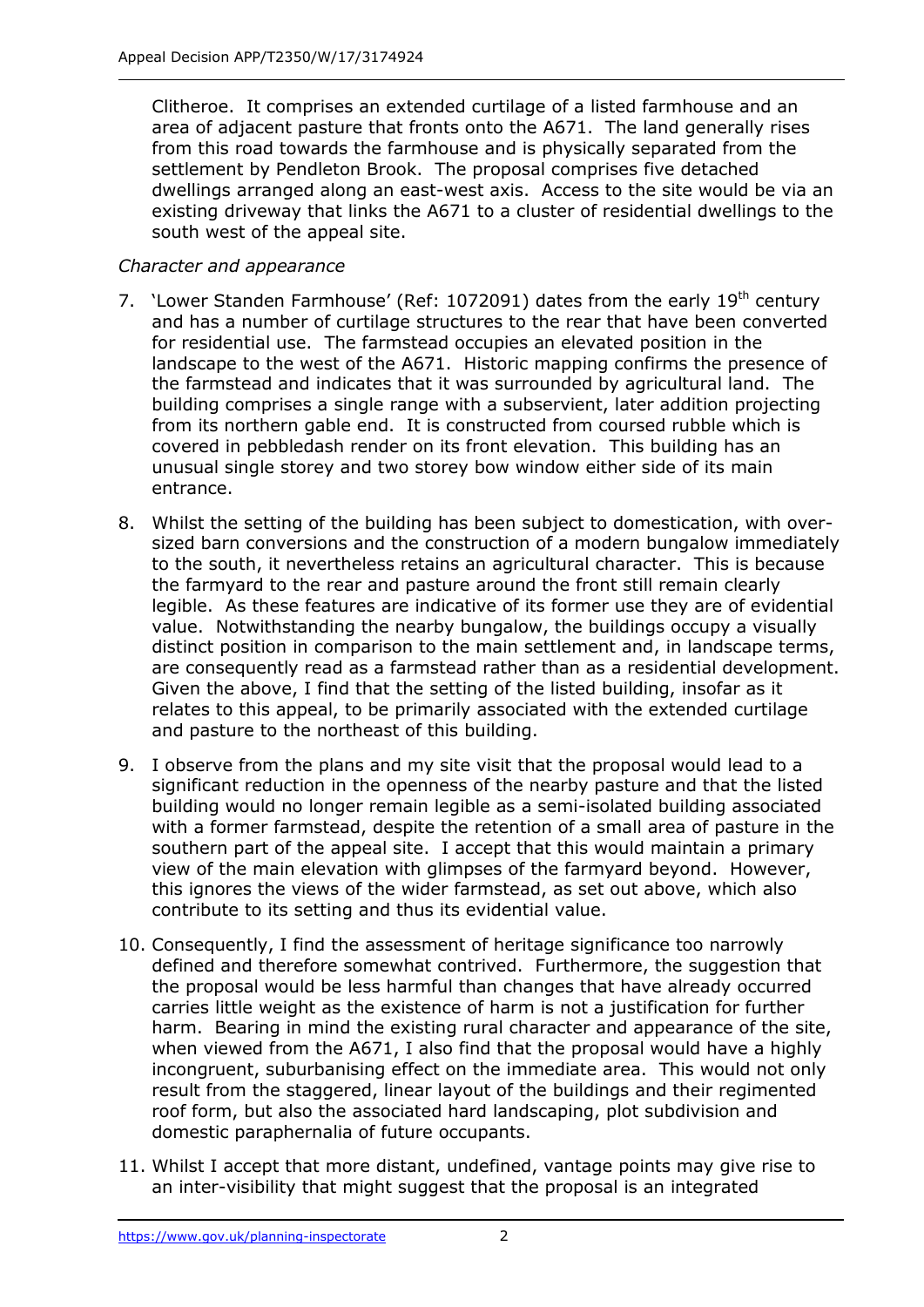extension of the southern settlement boundary, this is not how the proposal would be experienced by the majority of people who would regularly view the site from the A671. The appellants are of the opinion that the proposal would be well related to more recent development to the north of the appeal site. However, the open countryside is clearly demarcated at this point by the topography and vegetation associated with Pendleton Brook. Whilst similar in design, the proposal would result in the disruption of an otherwise visually distinct settlement boundary. Given the above, I find that the proposal would not only harm the setting of the listed building but would also be detrimental to the character and appearance of the rural landscape to the south of Clitheroe.

- 12. This impact would be significant given the high degree of visual prominence of the site. I observed that the proposal would be clearly visible to southbound road users given the rising ground, low stone wall and small number of intervening, deciduous trees. Whilst the trees are mature and would provide some screening during summer months this would not be the case during winter months when the scheme would be clearly visible. In any event, the trees are an impermanent feature that could be removed or die from natural causes at any time on the basis of the evidence that is before me. This also applies to the evergreen, boundary vegetation further to the south. If lost, the scheme would become clearly visible to northbound road users as well. As I have no planning mechanism before me to ensure the retention of these features, they cannot be relied upon to mitigate the harm that I have identified.
- 13. Paragraph 132 of the Framework advises that when considering the impact of development on the significance of a designated heritage asset, great weight should be given to the asset's conservation. It goes on to advise that significance can be harmed or lost through alteration or destruction of the heritage asset or development within its setting. Given the separation distances and retention of some of the pasture, I find the harm to be less than substantial in this instance but nevertheless of considerable importance and weight. Under such circumstances, paragraph 134 of the Framework advises that this harm should be weighed against the public benefits of the proposal. Clearly, the proposal would make, an albeit, small contribution to housing provision and would be sustainably located in close proximity to a settlement with a wide range of services and alternative modes of transport. However, I do not find that this outweighs the harm that would be caused to the setting of the listed building to which considerable weight and importance must be attached.
- 14. Given the above and in the absence of any significant public benefit, I conclude that the proposal would fail to preserve the setting of the Grade II listed building. This would fail to satisfy the requirements of the Act, paragraph 134 of the Framework and conflict with key statement EN5 and policies DMG1 and DME4 of the Ribble Valley Borough Council Core Strategy 2008-2028 (2014) (CS) that seek, among other things, to ensure that the settings of heritage assets are conserved and protected and that all development has regard to its surroundings, including any impact on landscape character. As a result, the proposal would not be in accordance with the development plan.

# *Housing land supply*

15. Clitheroe is designated a Principal Settlement in Key Statement DS1 of the CS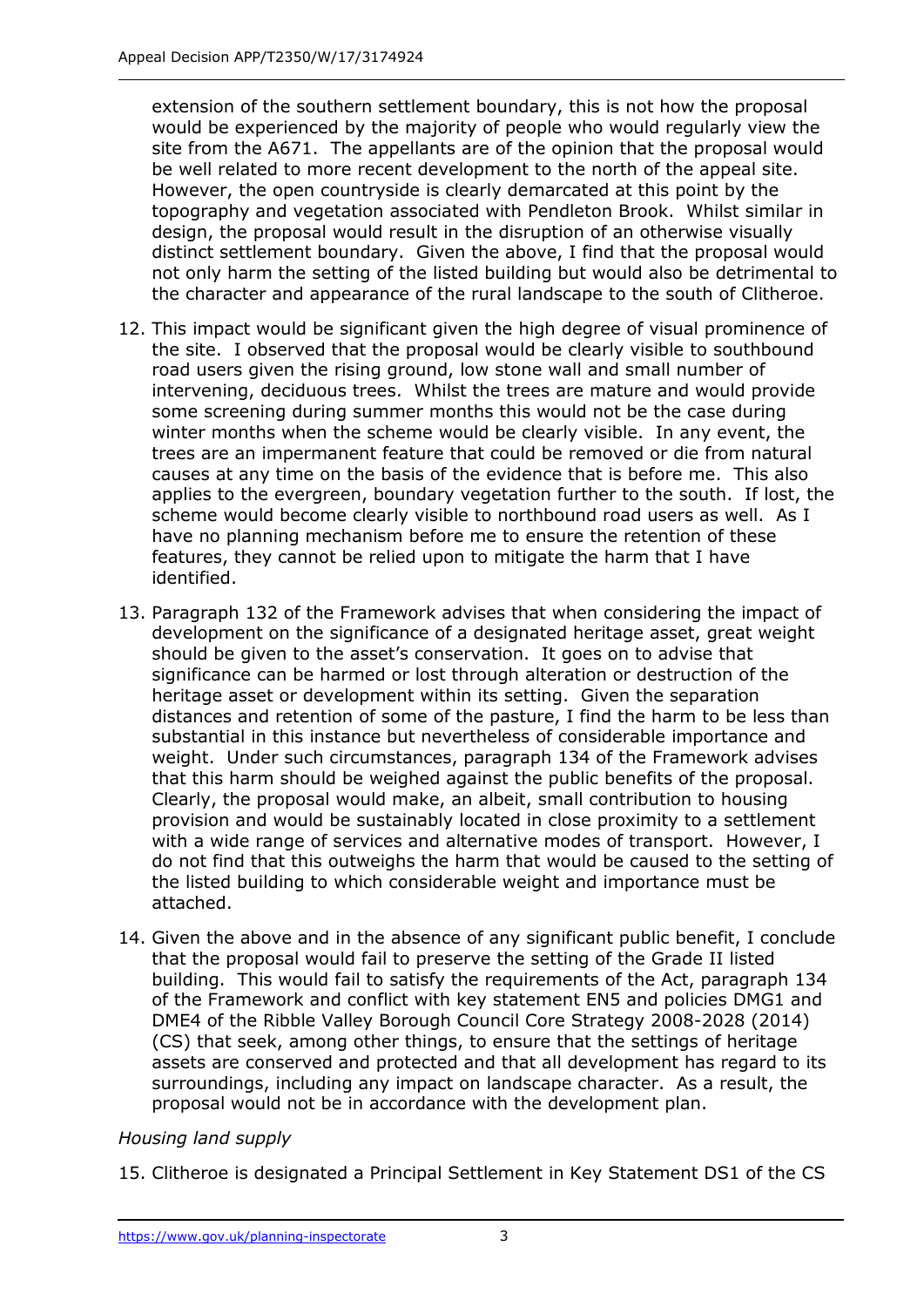which seeks to guide development to the most appropriate locations within a series of identified settlements. When development occurs outside settlement boundaries, as defined by the retained proposals map of the former local plan, it is deemed to be in the open countryside and policies DMG2 and DMH3 of the CS apply. The appellants accept that the site is outside the currently defined settlement boundary but are of the opinion that it may be subject to change in the emerging plan. However, the Council have indicated that there are no unresolved objections to the position of the settlement boundary at this location and that it will therefore remain unaltered on the emerging proposals map. Bearing in mind the late stage of the emerging plan, I give this some weight in the planning balance of this appeal.

- 16. Policy DMG2 indicates, among other things, that development in the open countryside will be required to be in keeping with the character of the landscape. This would clearly not be the case, as set out in paragraph 10-12 of this decision. Policy DMH3 goes on to identify a number of exceptions where development may be permitted. None of these apply in this particular instance and this fact is not disputed. However, the appellants have disputed the presence of a deliverable 5-year housing land supply (HLS) which, if accepted, could lead to the engagement of paragraph 49 of the Framework which, in turn, would engage the so called 'tilted balance' as set out in paragraph 14 of the Framework. Irrespective of any conclusion relating to 5-year HLS, paragraph 14 would not be engaged, however, because of the harm that I have identified to the setting of the designated heritage asset. This is because footnote 9 of paragraph 14 of the Framework indicates that development should be restricted under such circumstances.
- 17. The Council has indicated that it has a 5.73-year HLS which is based on information from April 2017 which is materially different from the position at determination which was based on information from September 2016. Despite this fact, the appellants maintain that a deliverable 5-year HLS is not present. This is because they contend that a 5% buffer should not have been applied and that the available housing land supply has also been overestimated.
- 18. Turning to the first matter, the Council has justified the use of a 5% buffer through the application of a 'housing delivery test', as set out in a recent Government White Paper<sup>2</sup>. This suggests that a 20% buffer should not apply where completions over the last three years of a monitoring period exceed the annualised requirement, as set out in a development plan. Whilst clearly signalling Government intent, I find the adoption of this approach premature at the current time because it is based on a consultation document that could be subject to change despite the fact that the approach was due for implementation by November 2017. In any event, I note that the Council has used an unadjusted annualised requirement of 280 houses which has failed to account for a backlog of 750 houses which gives a higher annualised requirement of 430. Under such circumstances, it is clear that the Council has failed to meet its annual targets since the beginning of the plan period. As such, I am satisfied that a persistent record of under-delivery is present.
- 19. Turning to the second matter, the appellants have suggested that there is a shortfall of deliverable housing that amounts to 2,357 homes rather than the 2,588 homes identified by the Council. This difference turns on the

-

<sup>&</sup>lt;sup>2</sup> Fixing our Broken Housing Market. February 2017. HM Government.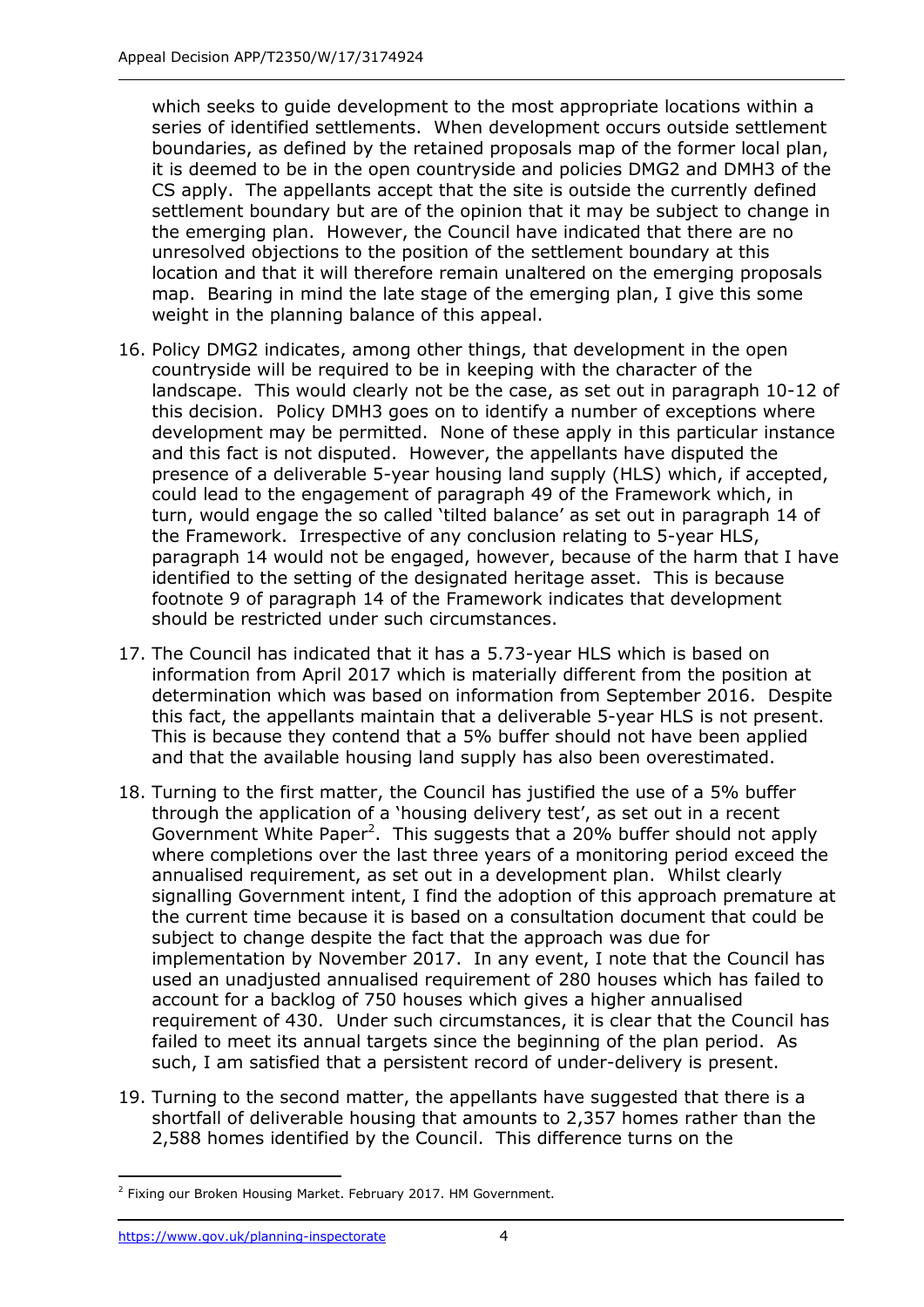deliverability of three sites: Higher Standen Farm; 23-25 Old Row; and Lawsonsteads. The Council concedes that the last site will make a reduced contribution of between 90-120 homes rather than the 160 that has been estimated but is satisfied that the other two sites will deliver the expected number. In relation to the first site, I acknowledge the 'conversation' that occurred with the housebuilder but find that the conclusions have not been substantiated in any written evidence. Consequently, this assertion only carries limited weight in the balance of this appeal. In relation to the second site, I acknowledge that a reserved matters application is still pending and note the site history. However, under the terms of footnote 11 of paragraph 47 of the Framework I am satisfied that the site can still be considered deliverable.

- 20. Given the above, it follows that a potential shortfall of up to 70 homes would result in a 4.89-year HLS with a 20% buffer and a 5.57-year HLS with a 5% buffer. However, the Council have allowed for a 10% slippage in its calculations for all sites with planning permission or awaiting Section 106 agreements that had not commenced by the 31 March 2017. As this amounts to 177 homes and is not disputed by the appellants, I am satisfied that a 5-year HLS is present at the current time whichever buffer is applied.
- 21. I acknowledge the evidence concerning the local development land market across the Borough. However, the conclusions were not based upon a full market research report, as indicated in the relevant letter. Moreover, the evidence comprised a single sentence which concluded that there was an upper sales limit in 2016 of around 2 houses per month. This was based upon informal reporting rather than quantitative evidence and lacks a suitable degree of robustness as a result. Furthermore, sales are not the same as completions and asking prices can be adjusted. Consequently, this evidence can only be viewed as subjective, unsubstantiated opinion of a highly generalised nature with no specific link to the above sites. I therefore give it limited weight in the planning balance of this appeal.
- 22. Given the above, I conclude that the development would be in the open countryside and that the full weight of locational policies applies. The proposal would therefore be contrary to policies DMG2 and DMH3 of the CS and would not be in accordance with the development plan.

# **Conclusion**

23. For the above reasons and having regard to all other matters raised I conclude that the appeal should be dismissed.

*Roger Catchpole*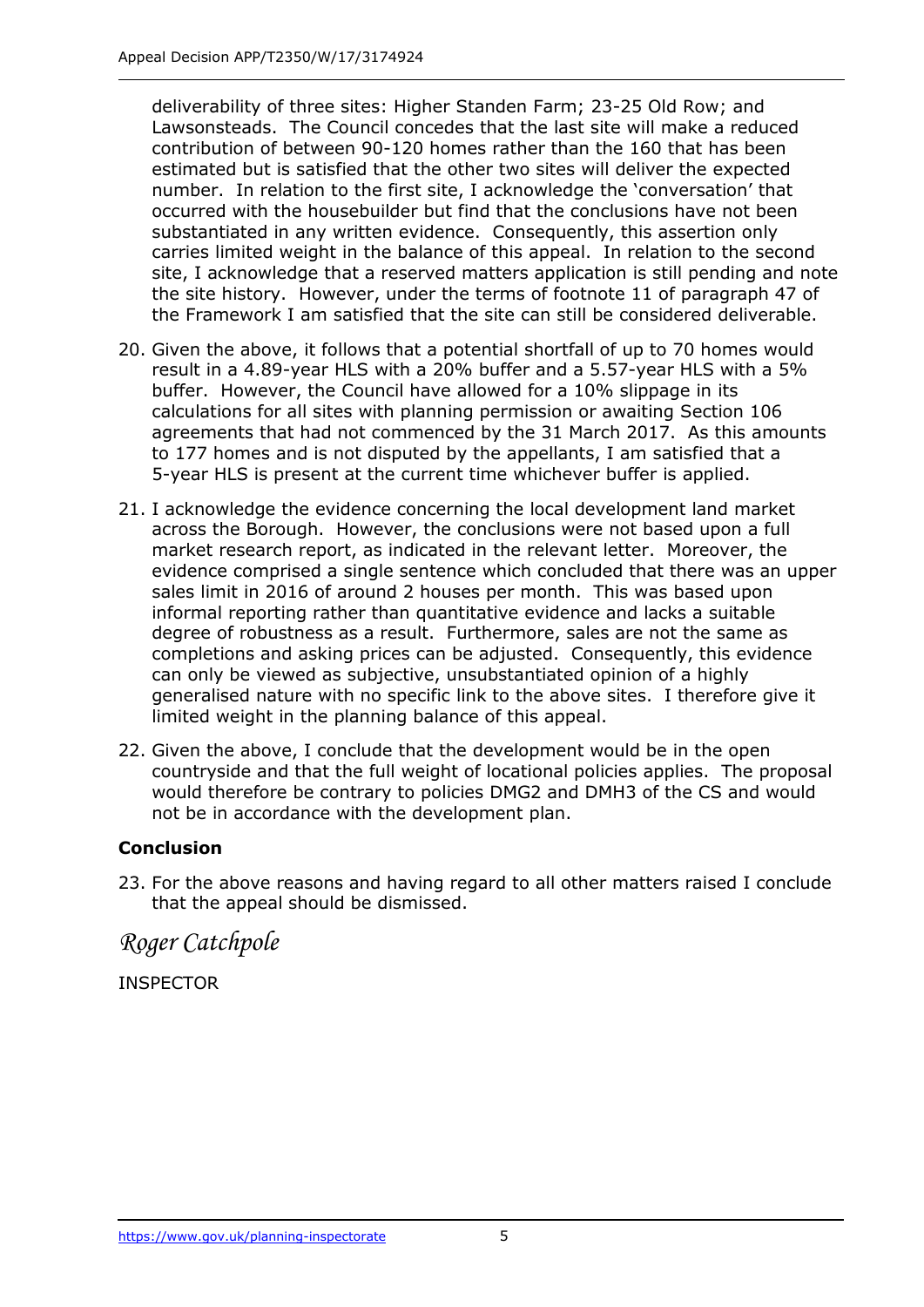

Site visit made on 24 October 2017

## **by Mike Worden BA (Hons) DipTP MRTPI**

**an Inspector appointed by the Secretary of State for Communities and Local Government**

**Decision date: 02 November 2017**

#### **Appeal Ref: APP/T2350/3177455 Fields Farm Barn, Back Lane, Chipping PR3 2QA**

- The appeal is made under section 78 of the Town and Country Planning Act 1990 against a refusal to grant planning permission.
- The appeal is made by Mr Derek Balchin against the decision of Ribble Valley Borough Council.
- The application Ref 3/2017/0308, dated 29 March 2017, was refused by notice dated 25 May 2017.
- The development proposed is formation of new window openings in existing dwelling

### **Decision**

- 1. The appeal is allowed and planning permission is granted for the formation of new window openings in the existing dwelling at Fields Farm Barn, Back Lane, Chipping PR3 2QA, in accordance with the terms of the application, Ref 3/2017/0308, dated 29 March 2017, subject to the following conditions:
	- 1) The development hereby permitted shall begin not later than 3 years from the date of this decision.
	- 2) The development hereby permitted shall be carried out in accordance with the following approved plans: Location Plan 0502/93 Drawing No 00; Existing Site Plan 0502/93 Drawing No 05A; Existing Plans and Elevations 0502/93 Drawing No 05, Proposed Plans and Elevations 0502/93 Drawing No 10.
	- 3) The materials to be used in the construction of the external surfaces of the development hereby permitted shall match those used in the existing building.

#### **Procedural Matter**

j

- 2. Part of the proposal involves the insertion of a new rooflight into the roof on the elevation of the appeal property furthest away from the farmhouse. This is marked as the north west elevation on the plans, but I believe this is the south west elevation. The existing plan<sup>1</sup> does not show any rooflights on the roof of that elevation. On my site visit however, I noticed that there was a rooflight in place on the roof above the door, albeit in a slightly higher position than shown on the submitted proposed plan  $2$ .
- 3. I also noticed that there were two additional rooflights on the roof of that elevation and a porch, which are not shown on the submitted plans.

<sup>1</sup> Existing Plans and Elevations 0502/93 Drawing No 5

<sup>2</sup> Proposed Plans and Elevations 0502/93 Drawing No 10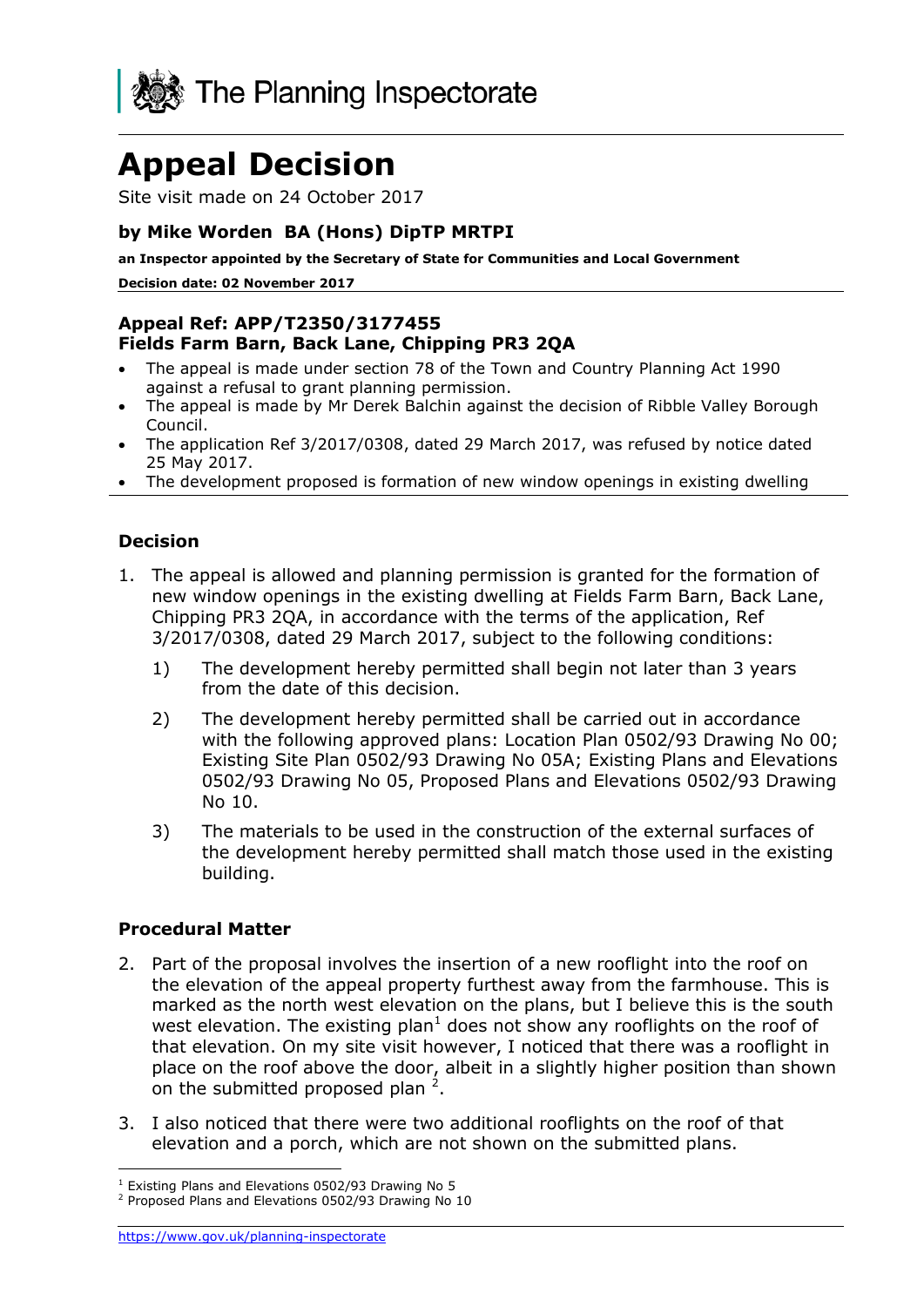Furthermore the proposed window to be inserted into an already formed window opening on the south east elevation was already in place. I have based my decision on the submitted plans.

## **Main Issue**

4. The main issue is the effect of the proposed development on the character and appearance of the dwelling and the area.

## **Reasons**

- 5. The appeal property is a converted barn formerly associated with Fields Farm. The farmhouse and the barn are now separate residential dwellings. The farmhouse is a Grade 2 listed building. The barn and the farmhouse lie next to each other at the end of a farm track within open countryside and within the Forest of Bowland Area of Outstanding Natural Beauty (AONB). A public footpath runs close to the site.
- 6. The proposed development would create new window openings on the main south east elevation and a new rooflight on the elevation furthest away from the farmhouse. An existing window on the north east elevation would be infilled.
- 7. The appeal property has retained much of its character as a former stone agricultural barn, with a main central barn with a high roof and smaller lean to elements either side. It has a number of domestic elements within its curtilage including a garage, a garden and a parking area. Given its size, height and location, it is visible not only from the public footpath but from various parts of Longridge Road. Its construction and design is typical of a number of stone agricultural buildings in the area and it makes an important contribution to the landscape of the AONB.
- 8. However in such views, it is the bulkier central part of the barn which tends to be more visible, especially the high roof and the large, already glazed, central opening. The two side elements are less visible although their sloping roofs are noticeable in the landscape as they contrast and balance the main barn roof.
- 9. The proposed rooflight is a minor addition to the roof of the side elevation of the appeal property and I consider that it would not be harmful to the character and appearance of the property.
- 10. The small higher window openings of the side elements of the appeal property are consistent with the character and appearance of the property as a former barn, and therefore I consider that the window proposed in the existing window opening on the south east elevation would not be harmful to its character and appearance.
- 11. The new proposed window on the central part of the barn would introduce symmetry to that elevation, increase the number of openings, and affect the glazing to solid ratio. However, given its size and that it reflects the design and relationship of the existing openings on that elevation, I consider that the window would not have a harmful effect on the character and appearance of the appeal property.
- 12. The proposed larger full length glazed window, which would replace the existing square window, would increase the ratio of opening/glazing to solid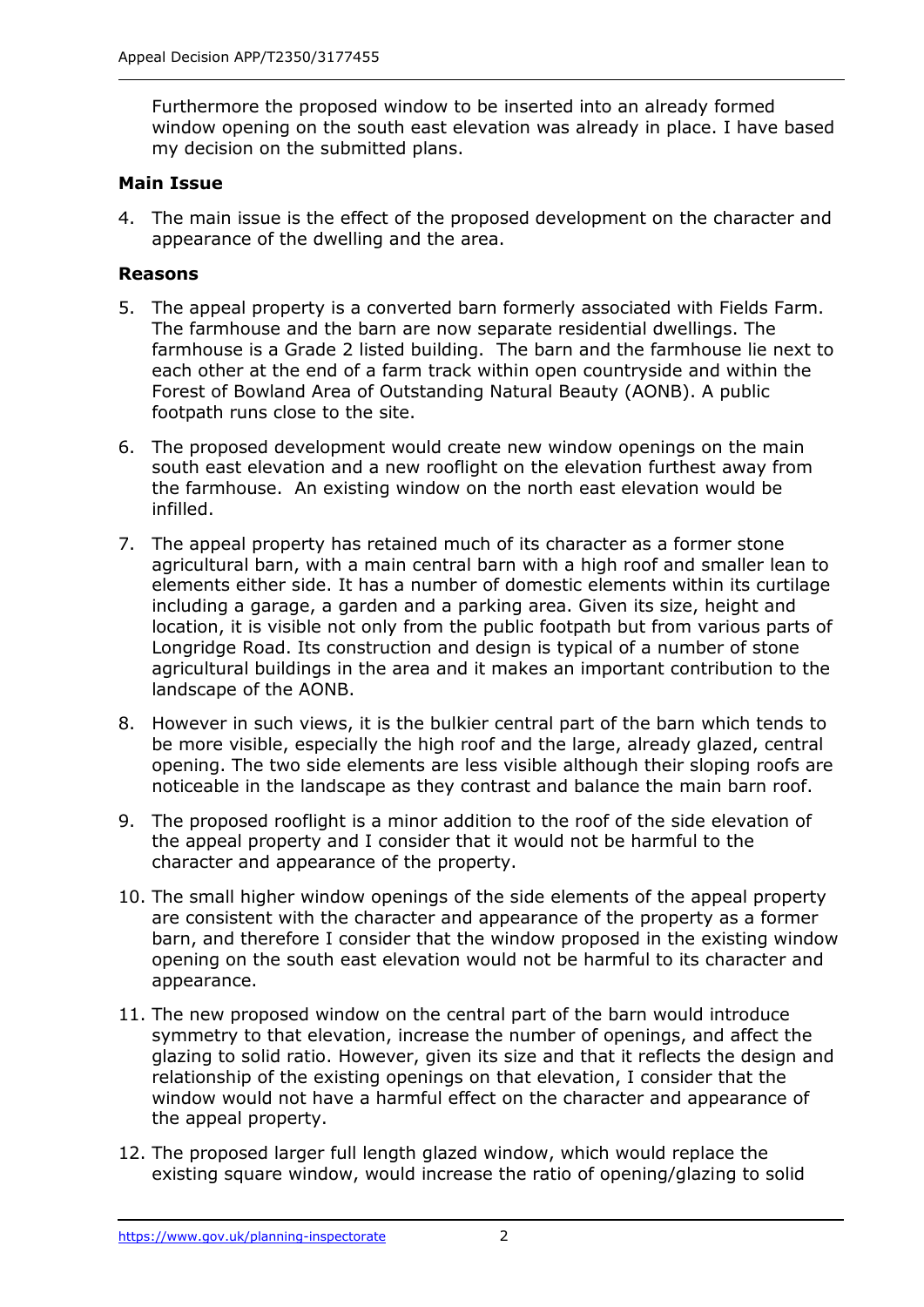wall. Although this part of the proposal would mirror the other side of this elevation, I do not consider that this would create a domestic form or be detrimental to the character and appearance of the building overall.

- 13. Taken as a whole the proposed alterations to the south east elevation whilst introducing symmetry and additional glazing, would not, in my view, unduly harm the character and appearance of the converted and modernised barn. From the public right of way and in the wider landscape, the main elements of the building such as its central block, the high roof, the large glazed central opening and the sloping and subservient roofs of the two side elements, would remain as the prominent features.
- 14. For the reasons set out above, I conclude that the proposed development would not harm the character and appearance of the dwelling or the area and would accord with Policies DMG1, DME2 and DMH5 of the *Core Strategy 2008- 2028 A Local Plan for Ribble Valley.* These policies respectively set out general considerations for the determination of planning applications, seek to secure the protection of landscape and townscape features, and seek to secure good design in residential and curtilage extensions.
- 15. I also consider that the proposed development would accord with the fourth bullet point of paragraph 58 of the National Planning Policy Framework (the Framework) which seeks to ensure that developments respond well to local character and history. The Council's officer's report refers to the *Forest of Bowland AONB Landscape Character Assessment 2009*. The quote from it relates to the modernisation of farmsteads through the use of non-local building materials. I have given this report limited weight in my decision as it is not a policy document and the proposal relates to an already modernised farm building.

# *Other matters*

16. The appeal site lies adjacent to the listed farmhouse. However the appeal site and the listed building are quite separate and the proposal relates to the elevations which face away from the farmhouse. Having regard to Section 66(1) of the Planning (Listed Buildings and Conservation Areas) Act 1990, I consider that the proposed development would preserve the setting of Fields Farmhouse.

# **Conditions**

17. I have considered the conditions suggested by the Council in accordance with the Planning Practice Guidance and the Framework. In addition to the standard time condition for implementation, there is a need for conditions specifying the plans to which the permission relates in the interests of certainty and clarity; and to require the use of matching materials in the interests of character and appearance of the dwelling and the area.

# **Conclusion**

18. For the reasons given above, and having considered all matters raised, I conclude that the appeal should be allowed.

# *Mike Worden*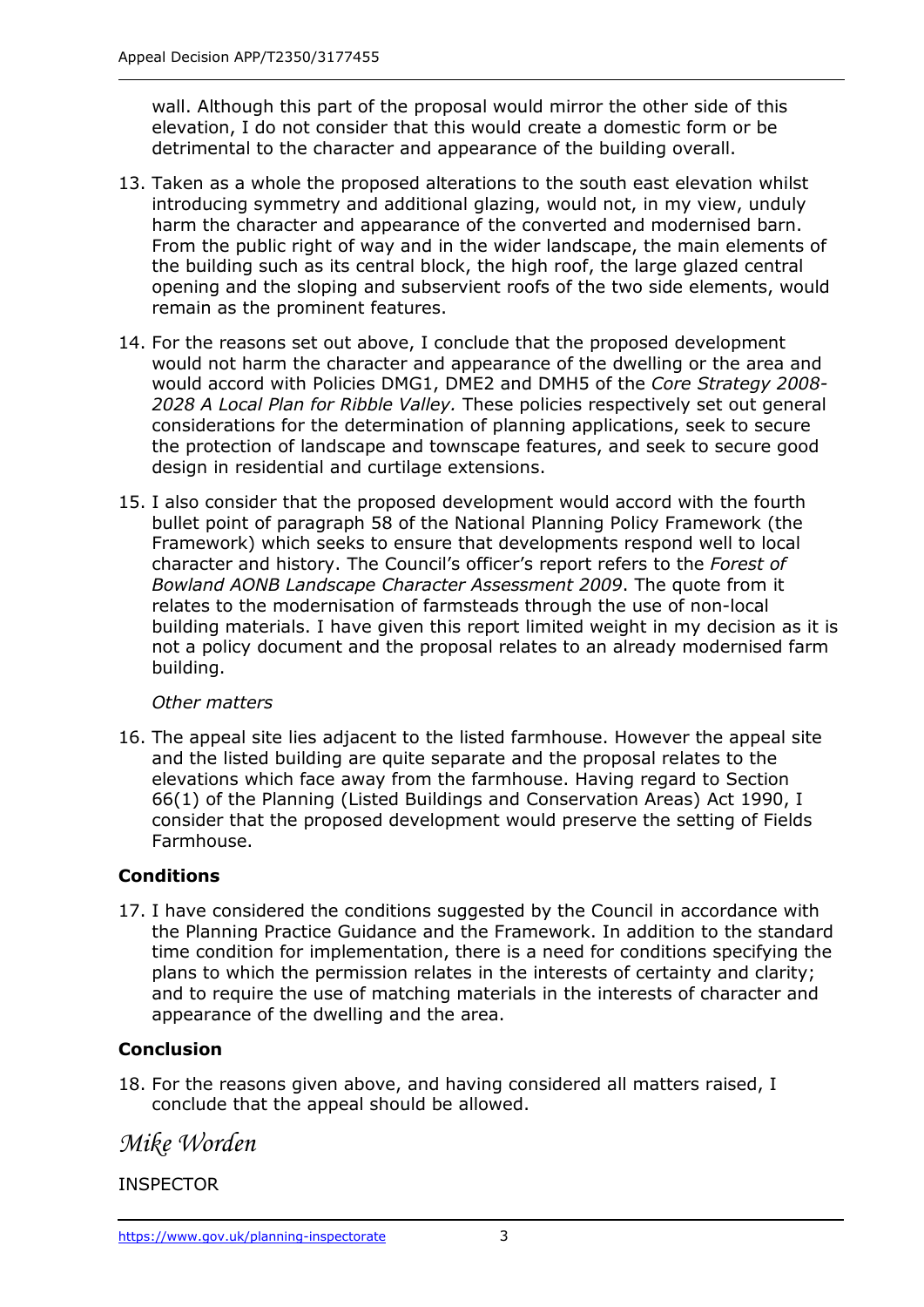

Site visit made on 10 October 2017

### **by Roger Catchpole DipHort BSc(hons) PhD MCIEEM**

**an Inspector appointed by the Secretary of State for Communities and Local Government Decision date: 3 rd November 2017**

### **Appeal Ref: APP/T2350/Y/17/3176602 2 Abbeycroft, The Sands, Whalley BB7 9TN**

- The appeal is made under section 20 of the Planning (Listed Buildings and Conservation Areas) Act 1990 against a refusal to grant listed building consent.
- The appeal is made by Mr Peter Fletcher against the decision of Ribble Valley Borough Council.
- The application Ref: 3/2017/0088, dated 1 February 2017, was refused by notice dated 19 April 2017.
- The works proposed comprise the demolition of an external toilet block to be replaced with a single storey extension to both 1 and 2 Abbeycroft.

#### **Decision**

1. The appeal is dismissed and listed building consent is refused for the demolition of an external toilet block to be replaced with a single storey extension to both 1 and 2 Abbeycroft.

#### **Preliminary Matters**

- 2. As the revised scheme is confined to the rear elevation of the appeal properties, I find that the effect of the proposal on the setting of other listed buildings and structures to be materially different to a previous appeal decision<sup>1</sup>. As a result, the relevant buildings and structures that fall to be considered are the Grade I North West Gateway (the Gatehouse), Grade II Whalley Viaduct (the Viaduct) and Grade I Whalley Abbey (the Abbey). Although the latter lies some distance to the east of the appeal site, the Gatehouse is evidentially linked making the visual corridor between these buildings and the Scheduled Ancient Monument associated with the Abbey part of their combined setting. This is the basis on which this appeal has been determined.
- 3. As the works are in a conservation area and relate to a listed building I have had special regard to sections 66(1) and 72(1) of the Planning (Listed Buildings and Conservation Areas) Act 1990 (the Act).

#### **Main Issue**

j

4. The main issue is whether or not the proposed works would preserve a Grade II listed building, 'Whalley, The Sands, Nos. 1-4 Abbeycroft' and any of the features of special architectural or historic interest that it possesses and the extent to which such works would preserve or enhance the character or

<sup>1</sup> APP/T2350/W/16/3148135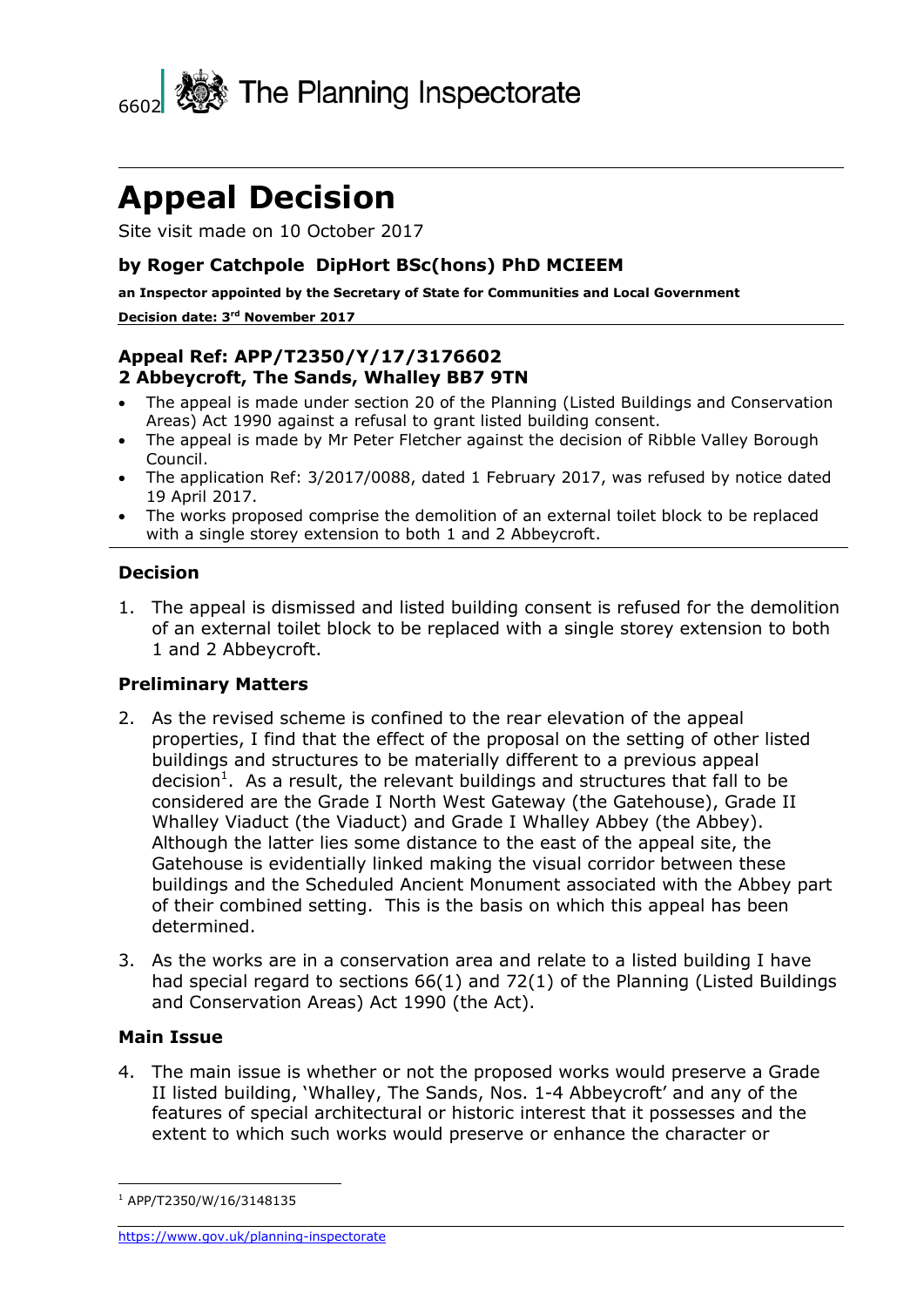appearance of the Whalley Conservation Area and preserve the setting of relevant listed structures.

### **Reasons**

- 5. The appeal properties are situated on the southwestern periphery of the settlement. A minor road links these properties to the A59 to the west. The properties are in the northern end of a two storey, historic building which has been converted into four separate dwellings. The building is orientated at a right angle to the road with the nearest, gable end set back from the carriageway. A modest stone wall separates the road from parallel, rear gardens. The length of the gardens is such that they extend past the southern elevation of the Gatehouse. Given the height of the wall, the rear elevation of the appeal properties has a high degree of visual prominence to pedestrians and the drivers of large vehicles who approach the village from the west. The proposal comprises a flat roof, rear extension that would span the neighbouring properties and provide additional, separate living spaces. The works would lead to the removal of a freestanding, blockwork toilet to the rear of 2 Abbeycroft.
- 6. The Whalley Conservation Area (CA) was first designated in 1972. It has significant historic depth with buildings spanning the  $13<sup>th</sup>$  and  $19<sup>th</sup>$  centuries. Although heights vary, most buildings comprise either two or three storeys and are mainly built from local stone with rubble walls, dressed stone detailing and stone roofing slates. A number of more prestigious religious, educational and commercial buildings are scattered throughout the CA which are generally much larger and visually dominant. Most notable among these is the Abbey which dates from the late  $13<sup>th</sup>$  century. The Viaduct, which was constructed in the late 19<sup>th</sup> century, defines the westernmost boundary of the CA and forms an impressive landscape feature. The open areas about the Viaduct and long views across the River Calder, to the south, give rise to a sense of spaciousness which has a mixed rural and industrial character. Given the above, I find that the significance of the CA, insofar as it relates to this appeal, to be primarily associated with setting of its listed buildings and historical phasing of the settlement.
- 7. 'Whalley, The Sands, Nos. 1-4 Abbeycroft' (Ref: 1072047) was listed in 1967 and dates from the mid-17th century with extensive  $19<sup>th</sup>$  century alterations. It is constructed from sandstone rubble with slate and stone slate forming the roof which has distinctive attic gable dormers projecting from the front roof slope. The windows have central mullions with a significant number of the rear windows also incorporating shaped label mouldings. The rear windows are spaced at semi-regular intervals with the same design characterising the appeal properties and a substantial stone outrigger projecting from the southern part of the terrace. Both the design and patina of the stonework suggest that these were incorporated into the building at the same time during the  $19<sup>th</sup>$  century remodelling of what is thought to have been an older, timberframed building. Given the above, I find that the special interest of the listed building, insofar as it relates to this appeal, to be primarily associated with the historic architectural detail and materials of its rear elevation.
- 8. I observe from the plans and my site visit that, even with its reduced massing, the proposed extension would still obscure a significant extent of the ground floor, rear elevation. More specifically, it would directly obscure two windows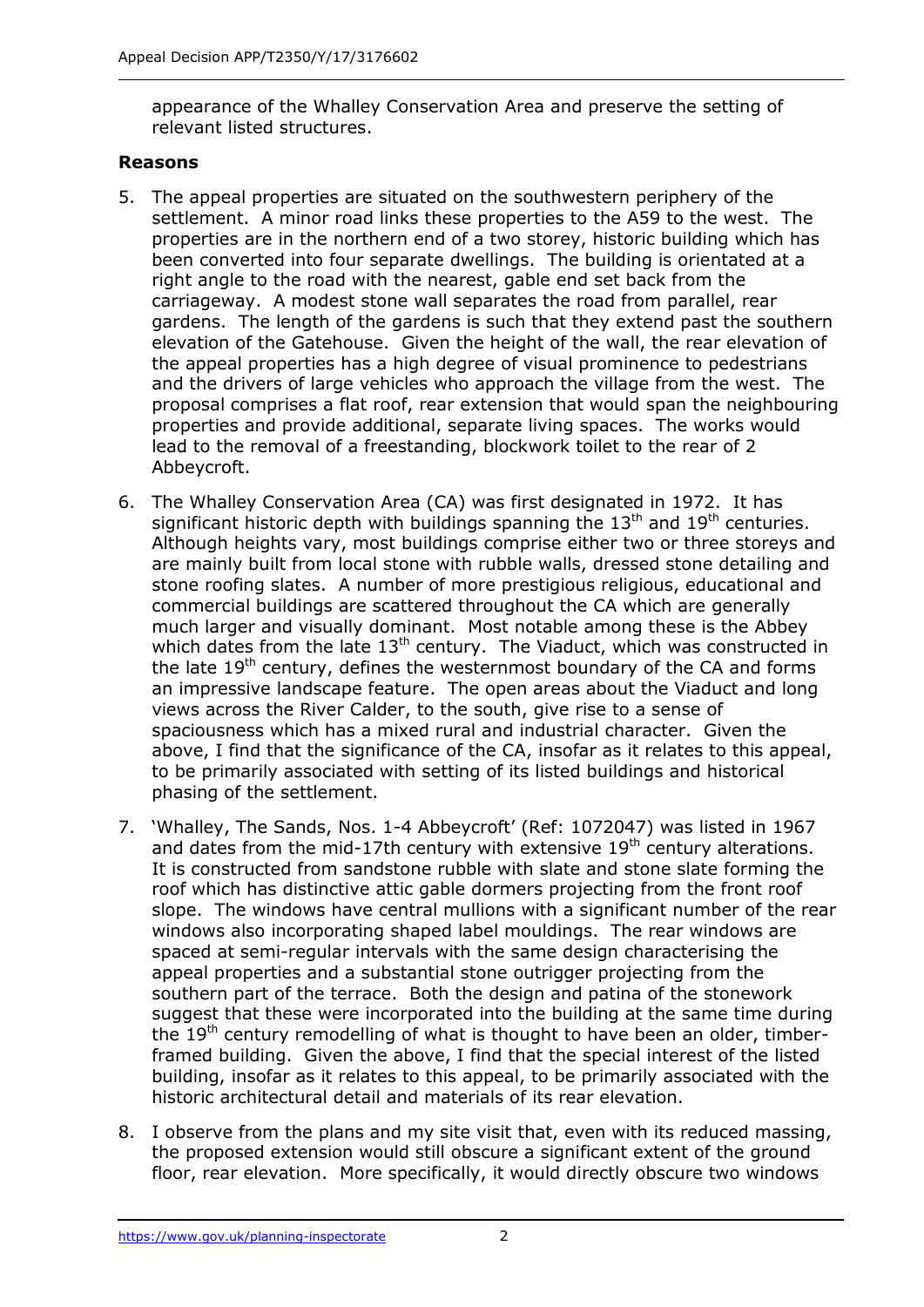and a doorway and isolate a further window that is on the same building line as the two appeal properties. Whilst some of this detail would remain visible, the internal and external walls of the extension would restrict this to a more constrained number of perspectives from around the building in comparison with the toilet block and the high, close-boarded fence that are already present. Moreover, the use of full length windows would introduce an incongruent, alien feature that would draw attention away from the traditional architecture and fabric of the building. This would not only arise from the reflectivity and illumination of the windows themselves but also the domestic paraphernalia within the new rooms. This harm would not be outweighed by the use of local stone to blend with the existing construction nor would the floodlighting of the Gatehouse justify the proposal which would highlight an incongruent feature rather than a historic structure.

- 9. I accept that the appellant has been responsive to specific concerns that were raised by a previous Inspector<sup>2</sup> and has attempted to introduce an honest addition that can be clearly differentiated from the historic building fabric. However, each case must be judged on its individual merits and it falls to me to consider the proposal as it now stands. I acknowledge examples of similar designs but note that they lack the internal subdivision of the proposed works and that they are also better integrated with the buildings, as a whole, by encapsulating articulated elevations rather than creating free-standing projections that do not work as closely with the form of the existing buildings. Consequently, the examples represent a more sympathetic design approach with greater opportunities for unimpeded views of original fabric despite the clearly disruptive impact of the glazing during the daytime.
- 10. The appellant has drawn my attention to a permission that was granted for alterations to a nearby Grade II\* listed building (Sands Cottage) and the fact that the proposal would only be visible from the adjacent road. Turning to the first matter, whilst I recognise some similarities, I am not fully aware of the circumstances of this permission and do not have exactly the same information before me as the Council. Turning to the second matter, listed buildings are safeguarded for their inherent architectural and historic interest irrespective of whether or not public views of the building can be gained. This is clearly not the case in this instance and I find the introduction of this feature would not only harm the special interest of the listed building but would also be detrimental to the CA. This is because it would lead to the visual disruption of the highly sensitive corridor linking the Gatehouse with the Abbey. This not only contributes to the setting of these Grade I heritage assets but also the legibility of the historic phasing of the settlement. However, I do not find the proposal would be detrimental to the setting of the Viaduct given the separation distance and its wider landscape context.
- 11. Given the above, I find that the works would fail to preserve the special interest of the listed building, the setting of two other listed buildings and the significance of the CA. I consequently give this harm considerable importance and weight in the planning balance of this appeal.
- 12. Paragraph 132 of the National Planning Policy Framework 2012 (the Framework) advises that when considering the impact of a proposal on the significance of designated heritage assets, great weight should be given to their

<sup>-</sup><sup>2</sup> APP/T2350/W/16/3148135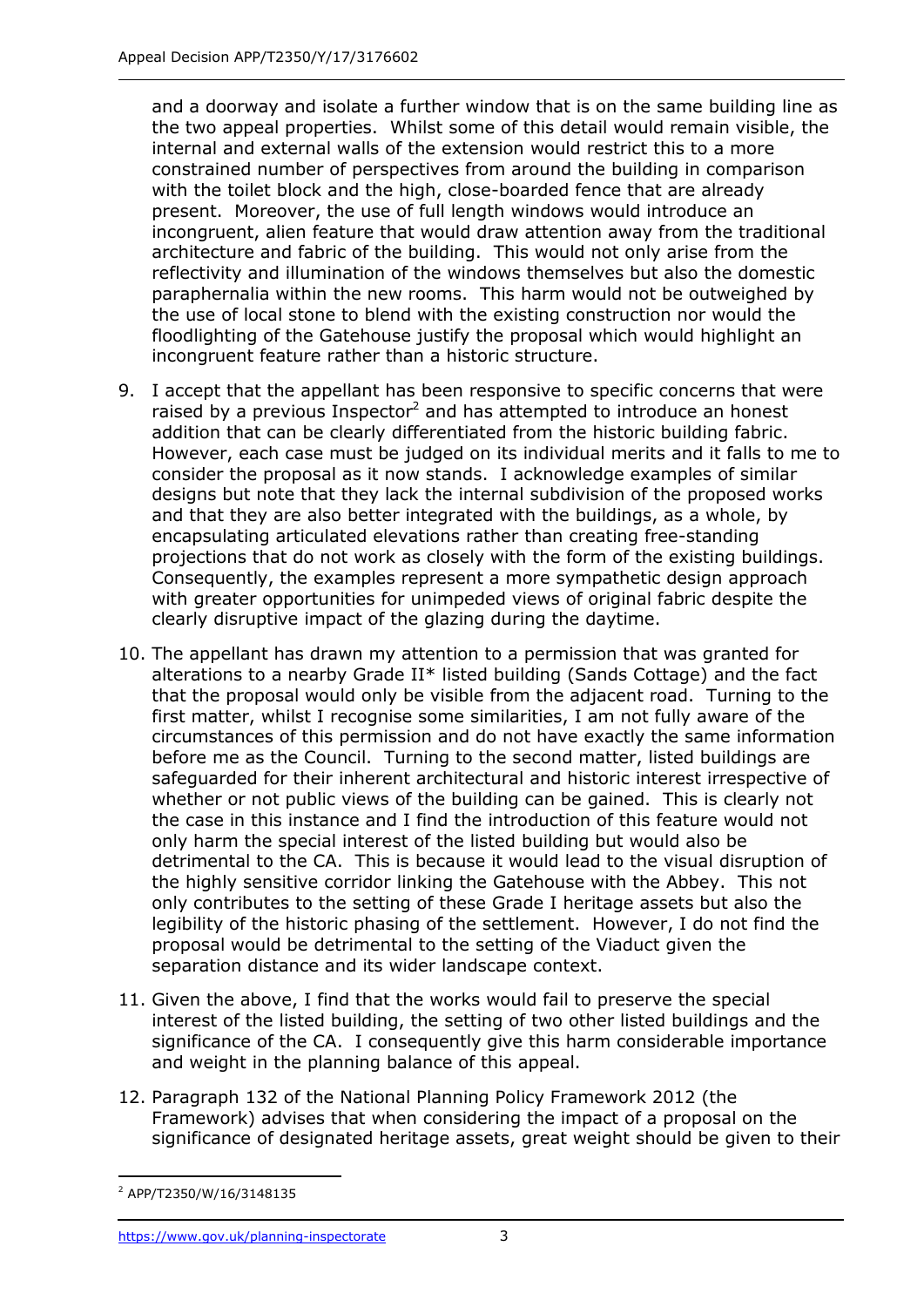conservation. It goes on to advise that significance can be harmed or lost through the alteration or destruction of those assets. Given the scale of the proposed extension and the retention of original fabric, I find the harm to be less than substantial in this instance. Under such circumstances, paragraph 134 of the Framework advises that this harm should be weighed against the public benefits of the proposal, which includes the securing of optimal viable use. The appellant is of the opinion that the works would be beneficial because they would enable greater flood protection of the appeal properties, remove an incongruent toilet block and increase the available space on the ground floor.

- 13. I acknowledge that the properties have experienced flooding in the past and are located in Flood Risk Zone 2 where land has between a 1 in 100 and 1 in 1,000 annual probability of river flooding. I accept that improved flood protection of part of the listed building would be beneficial. Similarly, I also accept that the removal of the toilet block would be beneficial given the unsympathetic nature of this structure. Its removal would also benefit the setting of the Grade I buildings and the CA. Consequently, these benefits carry some weight . Whilst I acknowledge the diminutive size of the ground floor living spaces, the continued viable use of the properties as residential dwellings are not dependent on the proposed works as the building has an ongoing residential use that would not cease in its absence. Consequently, this is a private rather than a public benefit.
- 14. Whilst the harm to the significance of the heritage assets would be less than substantial, I am not satisfied that the public benefits would outweigh that harm. I therefore conclude that the works would fail to preserve the special architectural and historic interest of the Grade II listed building, the setting of two Grade I listed buildings and that it would also fail to preserve or enhance the character and appearance of the Whalley Conservation Area. This would conflict with paragraph 134 of the Framework and local policies insofar as they seek to implement the Act.

#### **Other Matter**

15. The appellant has drawn my attention to a new housing estate on land to the rear of the Gatehouse and an alleged lack of pre-application advice. However, these are internal matters that are not directly relevant to the individual merits of the proposal that is before me.

#### **Conclusion**

16. For the above reasons and having regard to all other matters raised I conclude that the appeal should be dismissed.

*Roger Catchpole*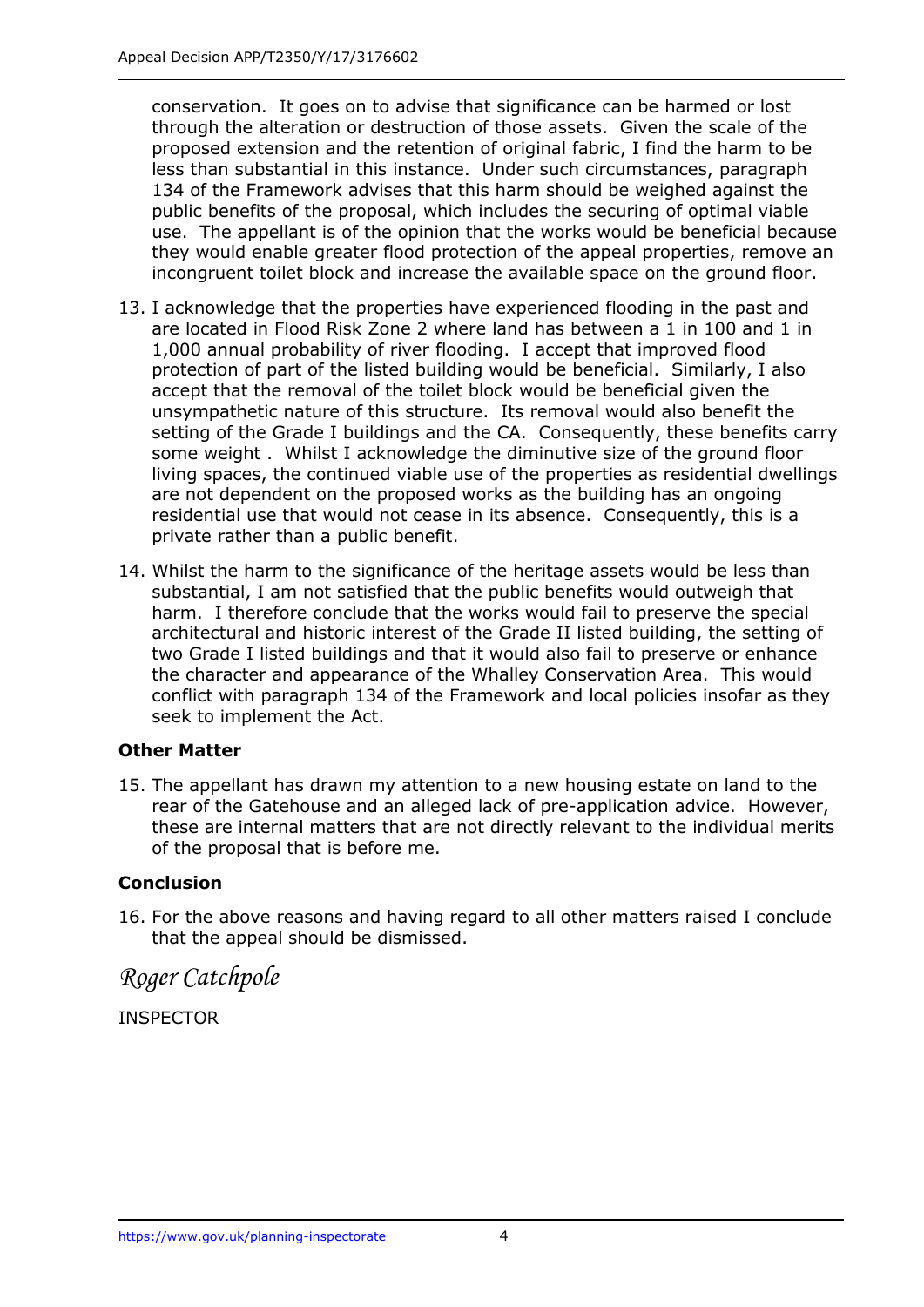

Site visit made on 17 October 2017

## **by Thomas Hatfield BA (Hons) MA MRTPI**

**an Inspector appointed by the Secretary of State for Communities and Local Government Decision date: 9 th November 2017**

## **Appeal Ref: APP/T2350/W/17/3179555 Barn within grounds of Greengore Farm, Hurst Green, BB7 9QT**

- The appeal is made under section 78 of the Town and Country Planning Act 1990 against a refusal to grant planning permission.
- The appeal is made by Mr & Mrs Tomkinson against the decision of Ribble Valley Borough Council.
- The application Ref 3/2016/1202, dated 22 December 2016, was refused by notice dated 28 February 2017.
- The development proposed is described as "renovation and conversion of an existing barn, within the curtilage of a listed property, into a residential property. Replacement of a dilapidated lean-to garage with a new garage more in keeping with the Barn".

### **Decision**

1. The appeal is dismissed.

#### **Procedural Matters**

- 2. The Council determined the application on the basis that the appeal building is not within the curtilage of a listed building. I have therefore taken the same approach in considering this appeal.
- 3. The site address given on the planning application form is *"Barn within grounds of Greengore Farm"*. In the interests of clarity, I have used the slightly longer address provided on the Council's Decision Notice.

#### **Main Issues**

- 4. The main issues are the effect of the development on:
	- (a) The setting of the Grade II\* listed Greengore and Grade II listed The Flat, and;
	- (b) The character and appearance of the Forest of Bowland Area of Outstanding Natural Beauty (AONB).

#### **Reasons**

#### *Listed buildings*

5. The appeal building is located in close proximity to both the Grade II\* listed Greengore and Grade II listed The Flat. Together, they form a distinct group of buildings in an isolated fellside setting. Greengore is an imposing property that has the appearance of a small manor house. It dates from around 1600 and is constructed in sandstone rubble with a stone slate roof. It is now supported by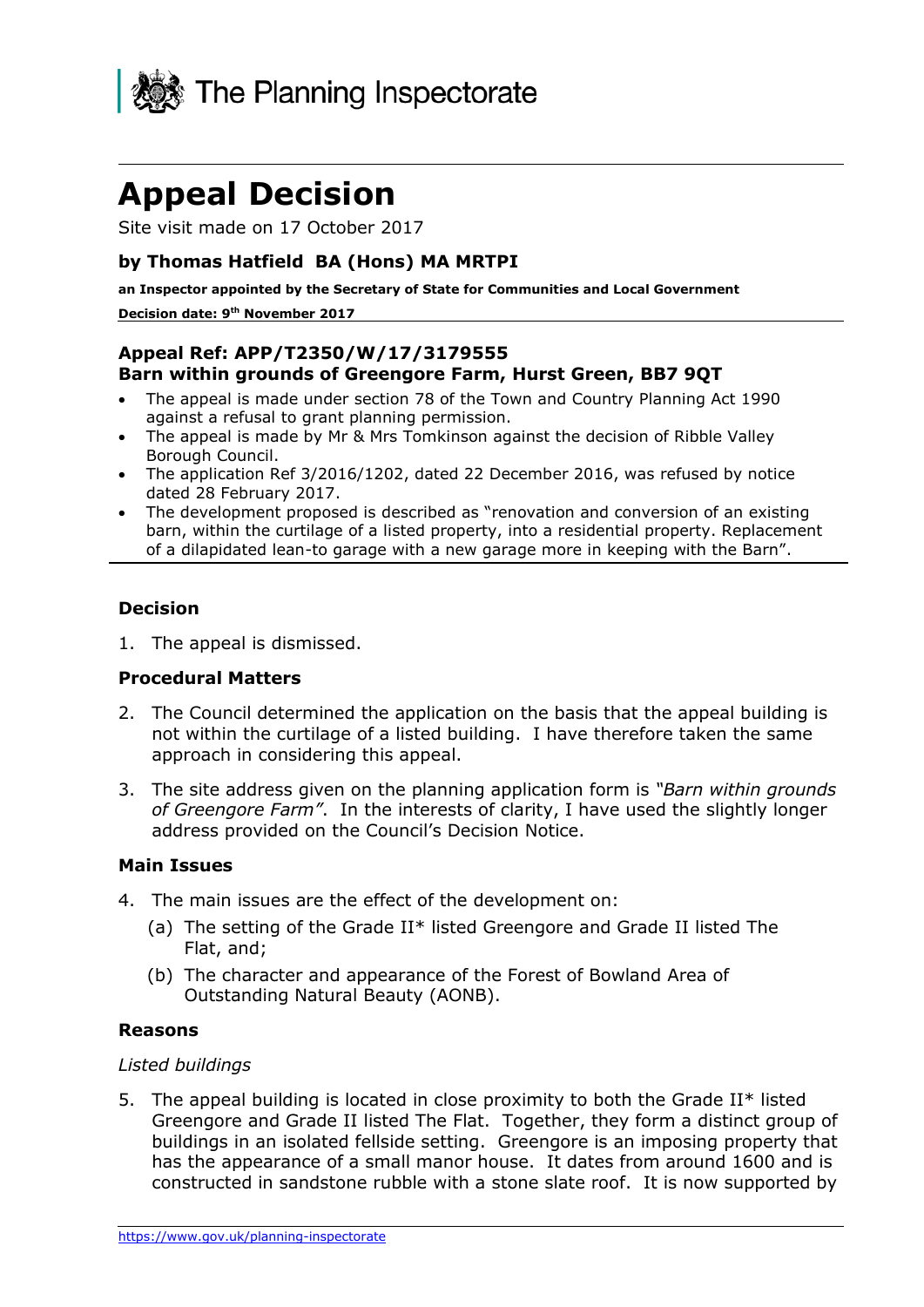large buttresses with offsets, which cut across the window openings. Its significance derives from a number of factors, including its age, its form and substantial appearance, and its connections with the Stonyhurst estate and possible royal associations. The Flat is located just to the north west, and is a lower one storey structure with an attic. Its historic interest lies in its original use as a former agricultural shippon dating from the C17th and its association with Greengore. Despite some alterations and repairs, it has retained its architectural significance and its simple agricultural character. The significance of both listed buildings is enhanced by their group value along with the appeal barn.

- 6. The appeal building is a good example of a medium-sized C19th Lancashire barn. By virtue of its size and character, it makes a significant contribution to the setting of the listed structures, with which it has a close visual connection. The barn is also seen in the foreground in longer views of the listed buildings from further down the hillside.
- 7. The development proposes a number of alterations to the barn in order to facilitate its conversion. The proposed alterations to the southern and eastern elevations would be significant and would involve the creation of large openings to accommodate new windows. In particular, the development proposes the insertion of a large wrap around ground floor window that would be floor-toceiling in height. This window would have an overtly modern domestic appearance and would necessitate the removal of a significant amount of historic fabric. It would also introduce large reflective surfaces that would increase the prominence of the window in longer views. This would appear incongruous and at odds with the traditional character of the Lancashire barn. Other large modern openings are proposed in the southern and eastern elevations that would further erode the historic character of the building. Following the removal of the modern agricultural building, these windows would be prominent in views of the listed buildings from the south and east. In this regard, these alterations would negatively affect the way the listed buildings are experienced in views from nearby footpaths, the road, and from further down the hillside.
- 8. An alternative scheme to convert the appeal building to a dwelling was approved by the Council in 2013 (ref 3/2013/0215). However, that development proposed traditional window designs that were in keeping with the character of the building. Whilst the current proposal would retain some additional original features, including the internal height of the threshing bay, these have only a very minor effect on the setting of the listed buildings. Their retention would not compensate for the harm that the modern glazed insertions would cause.
- 9. My attention has also been drawn to a recent appeal decision relating to a link extension between Greengore and The Flat (ref APP/T2350/Y/16/3160571). Whilst the full details of that proposal are not before me, it does not appear to relate to a comparable form of development to that currently proposed.
- 10. Separately, I acknowledge that the proposed alterations to the early C20th garage / store would not be unduly harmful, and would serve to better reveal the southern elevation of the barn. In addition, the proposed rooflights are small, and an appropriate specification could be secured by condition.